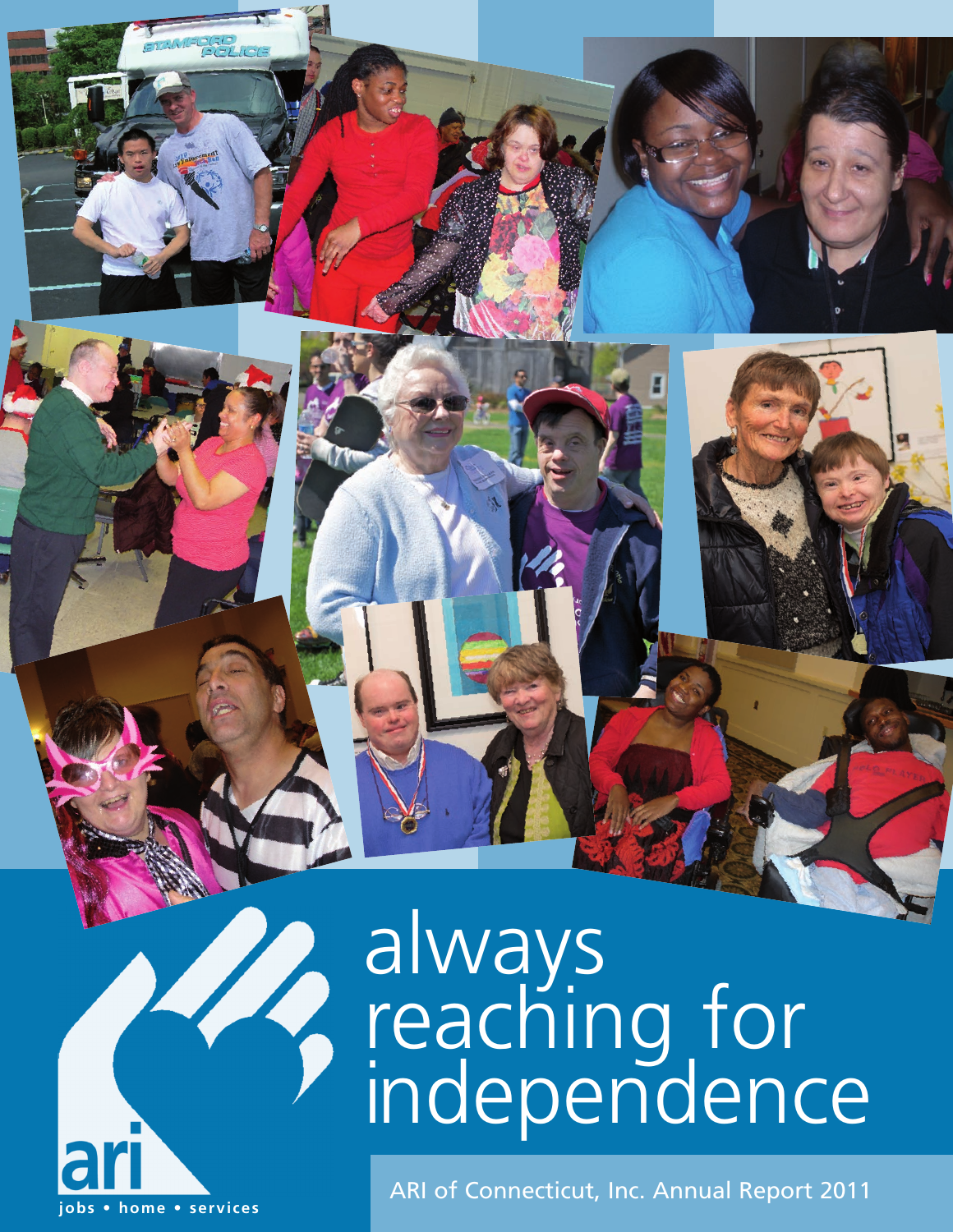### ari president/ceo



It gives me great pleasure to present you with our annual report for fiscal year 2011. This year's special section, "A Day in the Life of an ARI client" (page 4) highlights the perseverance of our clients and the ingenuity of our staff.

Our year was filled with partnerships and collaborations. We began in August, 2010 with the International Sibling's Conference at the Greenwich Hyatt, held in partnership with the Sibling Leadership Network and the Kennedy Center. The conference was attended by siblings and speakers from all over the world. The three-day event was filled with speakers and presenters who brought knowledge of the trials, tribulations, joy, and excitement of being a sibling of a person with developmental or physical disabilities. One attendee said; *"this was an exciting worthwhile event and really gave me the opportunity to learn more about some of my responsibilities and the innovative ways to prepare for my role . . . knowing I am not alone, access to other siblings helps when problems come up."* Another said; *"I hope you have this again next year or the year after. This conference allowed me to connect with people from all over the country with similar struggles. I learned from them so I can know the system better."*

In March, 2011, we co-hosted a conference at UCONN Stamford with The Center for Sexual Assault Crisis Counseling and Education, a Stamford-based agency. We analyzed the difficulties and vulnerability of people with disabilities regarding sexual assault and gave participants an opportunity to network with their peers. This was a successful and enlightening collaboration.

In April, 2011, we co-hosted a conference at UCONN Stamford with our sister agency Abilis of Greenwich called "Building Communities." Nationally-known speakers, Jack Pearpoint and Lynda Kahn facilitated discussions on promoting a just and caring society. This workshop was very well received by all participants.

During the year we continued the building renovations of our day services facility on Richmond Hill Avenue. With "energy efficiency" a driving force in our work,

we installed a new natural gas heating system to provide a comfortable working environment. We also installed a new electrical system to ensure that all of our systems meet our current and future needs. Our plan for a new ramping system will be accomplished by the end of 2011. In addition, all interior restroom facilities will be updated.

While our revenues from our major funding sources have remained stagnant, new opportunities continue to arise. With our partners, The Ridgefield Sunrise Cottage Board of Directors, we will continue to make plans for expansion in the Ridgefield area. The need for residential services continue to evolve in Stamford (and throughout the state) with the reclassification of some Individualized Home Support to people with needs through a continuous residential supports model. This model allows for clients to pool resources together and provide a staffing model that maximizes coverage without compromising support. ARI continues to provide quality supports to people in the CRS model and is prepared to take advantage of the future growth potential with this model.

Additional clients continue to be referred by Department of Developmental Services (DDS) for day services support, employment support and individualized day programs. Our contract with our local school systems continue to provide that vital transition from high school to adult life. Our New Haven program has also grown with additional resources this year.

Thankfully, the results of our fundraising efforts have continued to rise. Our events promote our mission and attract funding sources that allow us to continue the excellent level of support and care that our clients need. Next year we will celebrate our 60<sup>th</sup> Anniversary with various fundraising and community events.

Our staff, board of directors, donors and benefactors continue to inspire the agency to reach greater goals. While we have accomplished a lot in a year, more is needed to be done. We are up for the challenge. I know that you are too!!

> Warmest regards and thanks, Matthew P. Reyher

#### ARI OF CONNECTICUT, INC BOARD OF DIRECTORS OFFICERS

Christopher M. Foxall, *Chairperson* Kamalesh Banerjee, Ph.D., *Chairperson-Elect* Gail Malloy, *Vice Chairperson* Scott M. Wich, Esq., *Treasurer* John E. Downing, *Secretary* Allan Sussman, *Past Chairperson*

#### BOARD OF DIRECTORS

Jane W. Arestia; Donald Axleroad; Gerald R. Bosak, Jr.; Bonnie Kim Campbell; Lee Combrinck-Graham, M.D.; Ginny Fox; Vernetta Gallop; M.D., Clare E. Liberis; Dara L. Rosenbaum; John D. Russo; Neftali Soto; Marcia Bresslour Staines; Matthew W. Tackman; Carmine J. Vaccaro; James R. Valente, Jr.

#### BOARD OF DIRECTORS EMERITI

Barbara Aronica-Buck; Peter A. Buck; Henry Brenner, PhD; Arlene O. DuBiago; Edward Granelli; Sari Jaffe, Esq.; Louis Lotstein\*; Paul G. Macari; Thelma V. Martin\*; Philip Molstre; Dennis Murphy\*; Mario Musilli, Esq.; Frank D. Rich, III; Richard W. Saunders; Richard E. Taber; Francis White\* *\*deceased*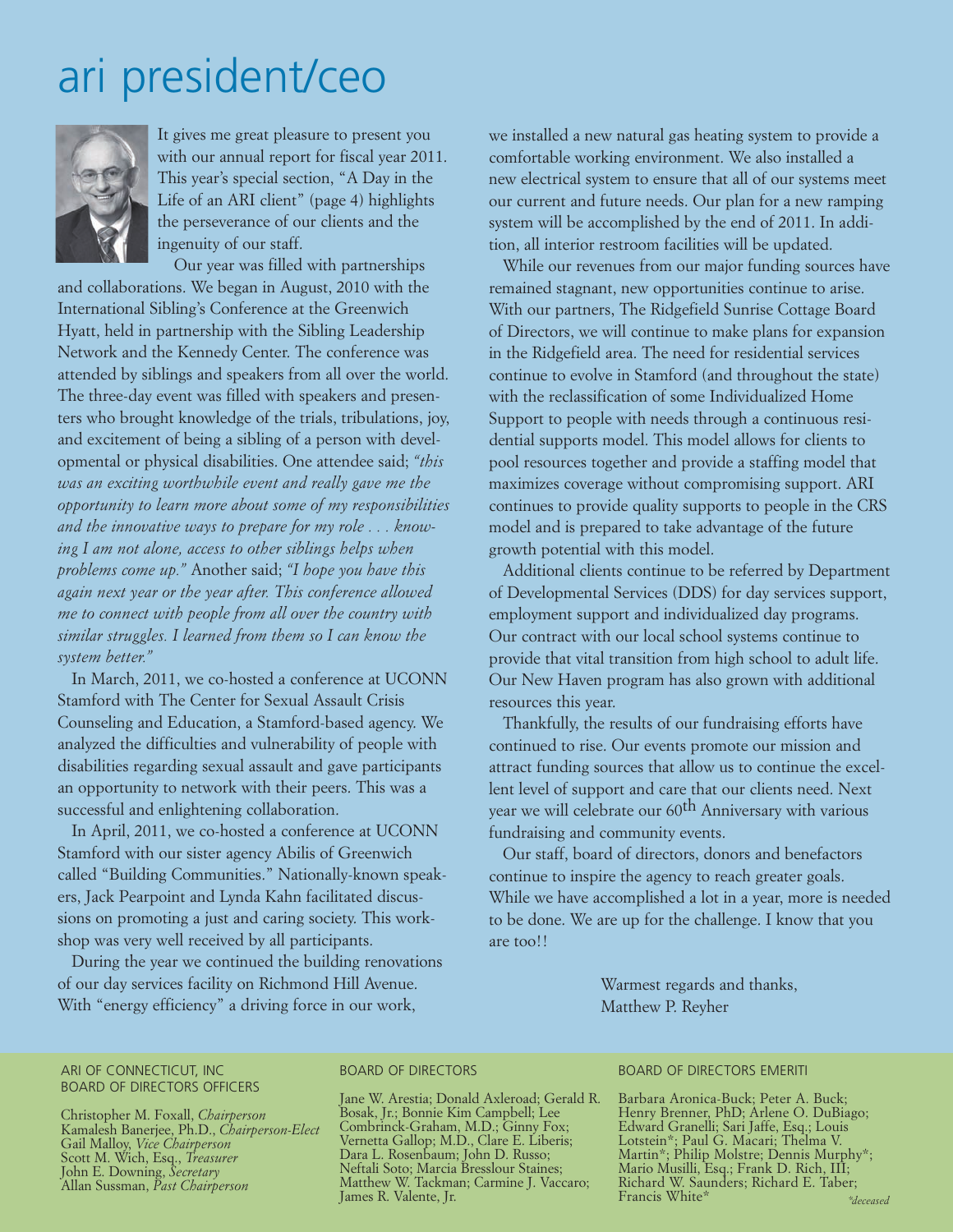### human resources

We are fortunate to have an extraordinary staff at ARI and we are privileged to honor so many for their longevity and special talents. This year's HR Staff Awards are presented to:

**2011 LONGEVITY AWARDS 15 Years of Employment** Max Brisseaux

**10 Years of Employment** Julia Edwards; Sherri Norwood

#### **5 Years of Employment**

Marnie Dupree-Nelson; Micheline Gabriel; Renita Holley; Sharon Jennings; Carl Lewis; Carmen Madera; Carlton Martin; Sheldon Morrison; Matthew Reyher; Jacques Richeme; Myia Walters

**Rookie of the Year** – Kendra Williams, Skills Instructor, Medical Department

**Heart of the Agency** – Darlene Caviness, Manager of Day Service Options

**Always Reaching for Independence** – Valerie Ennis, Job Coach

**Team Award** – Tally Ho Residential Staff (Octavia Pollard, Tysha Smith, Ahisha Douglas, Taria Hunter, Tanika Miller, Willie Clark, Marnie Dupree-Nelson, Beverly Burke, Asiah Matthew)

Here are a few excerpts from the outstanding nominations we received this year – without naming names;

". . . for her commitment to be creative in devising new strategies to accommodate the needs of the consumers. She always keeps in mind that challenging behavior is communicating an unmet need. She views such challenges as an opportunity to find new ways to meet needs and never personalizes an individual's actions. She is a great motivator and a great example to all of her co-workers."

"She appreciates that in serving our consumers the need goes beyond simply being safe . . . the need for our consumers to feel valued, to be seen as important, having friends, and even having relationships. It is for her commitment to seek a quality life for our consumers that most of us take for granted, that I nominate her for this award."

"This group continuously works together toward a common goal for success, shows flexibility and always assists when other departments are short-staffed. They are always in a teaching mode and motivate consumers to reach their highest potential. For example, there is a consumer in their group who is now in a wheelchair and often becomes frustrated. Staff members encourage her to push hard and to use her body strength to move around. This helps her become more independent and renews her self-esteem.

"She's jumped into her position and demonstrated great organizational skills. She communicates very well with the team. She's developed a rapport with our consumers allowing her to assist them with some of their most intimate and private issues. She has also been able to maintain the same quality of work (if not better) during the time she was without a supervisor."

### quality assurance

All of the following accomplishments indicate that the ARI Quality Assurance Systems continue to be effective:

- We have new clients receiving services from the school system, the Bureau of Rehabilitation Services and the Department of Developmental Services (DDS).
- The five group homes managed by ARI all received a two-year license—the highest level an agency can attain.
- The state Quality Service Reviews have consistently documented few if any deficiencies. Incidents continue to decrease, indicating that the ARI staff and management believe in and provide the best quality services.
- ARI offered 183 recreation activities during our fiscal year, which 2,270 clients attended (duplicated.)
- Six proposals were submitted for funding to various organizations, foundations and trust funds to enhance our present programs and to offer services to other disability populations.
- Managers have become better trained and have adhered to Department of Developmental Services standards.
- All of the goals in the Continuous Quality Improvement Plan for the Department of Developmental Services have been met.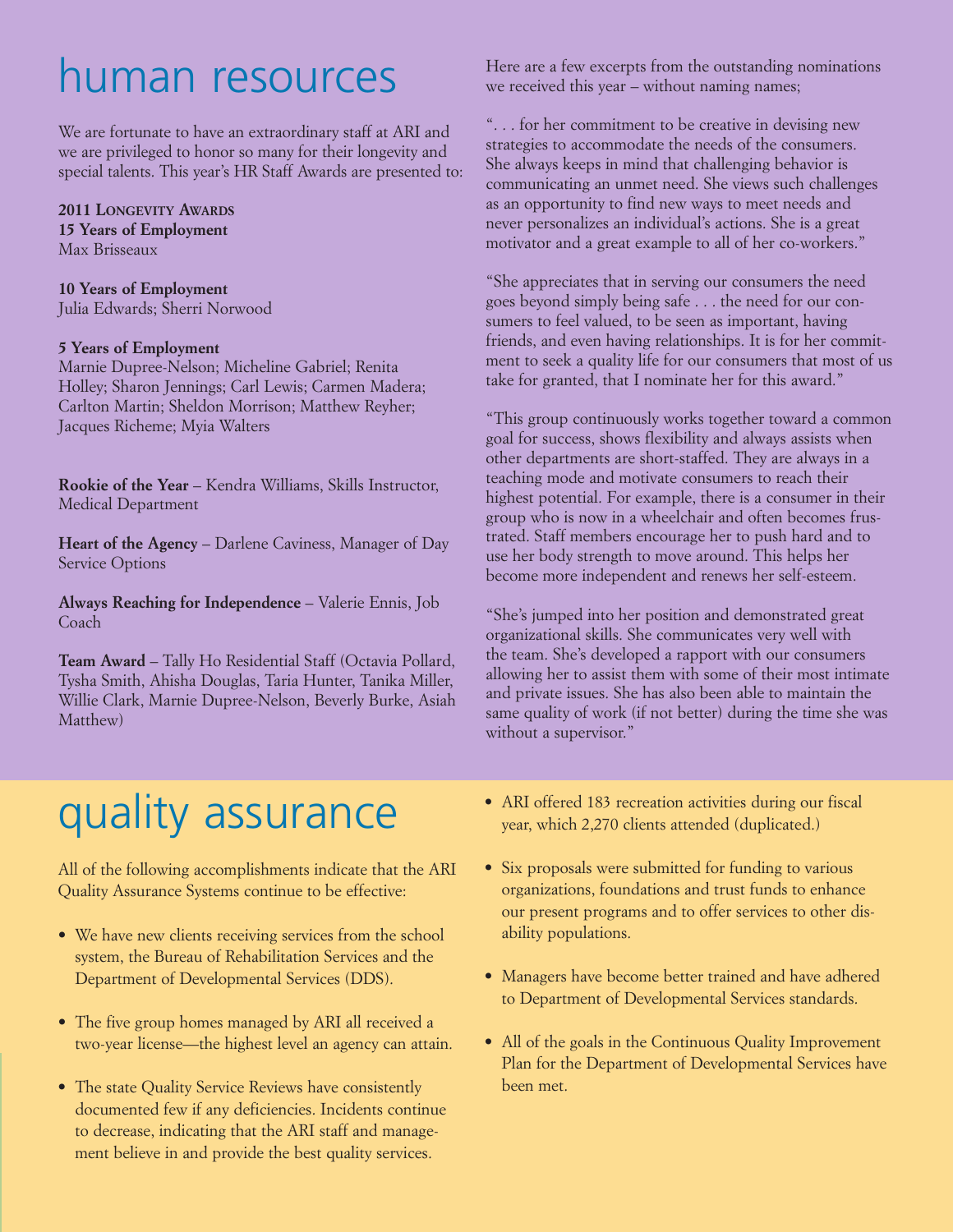## a day in the life . . .



LaToya arrives to the ARI day program at approximately 8:30 a.m. Upon arrival she greets her friends and, with support from direct care staff, she puts away her personal belongings. She is the chairperson of the "self advocacy group" which meets with the support of a staff member to discuss ideas and issues. By the end of the meeting, the members of the group are assigned particular tasks and a date is set for the next meeting. LaToya spends the next few minutes visiting with her boyfriend. Although they are in a large building with many people around, they find a quiet area where they can talk and enjoy each other's company.

LaToya will have lunch a little early today so she can make it to her volunteer assignment on time. With the assistance of a direct care professional, and her power wheel chair, LaToya makes it over to the New Covenant House to cover the "lunch time" meal. With enthusiasm, she greets and logs in every person who arrives. After lunch she compiles a report, hands it in. Once back at ARI, she spends time in the computer lab where she works on her poetry. She always finds time to visit with friends before she gets ready to leave.

Often LaToya heads to an afternoon activity, like the ARI Artists' Initiative art class. Some of her work has been featured in art shows and in the annual ARI Artists' Initiative calendar. After class, she heads home where she is greeted by her six roommates in a community living arrangement. Once there, LaToya cleans up and prepares for dinner. She

helps set her place at the table and eats a delicious meal prepared by both clients and staff. After dinner she cleans up and heads to the lounge. With assistance from a staff member, LaToya gets out of her wheelchair and into a more comfortable chair where she watches her favorite shows on the new 55'' HD TV.

On some nights, LaToya will invite her boyfriend over for dinner and to watch TV. Occasionally they will go out on dates to the movies or dinner at the park. She also is responsible for helping with her laundry, preparing meals, and cleaning her room. And, she is a very prolific poet:

#### *Wings*

*The wings I've flown with over the years Roads I want to pass throughout my lifetime The seeds I want to plant Are for love and happiness And peace throughout the world For I would like to see Humanity come together and not divided ~LaToya*

LaToya has received services at ARI for nine years, since she joined the high school transition program. She is just one of many who live in one of our residential options, work in the community, spend their day mastering skills that foster independence, and enjoy our wide range of enrichment programs. Each one of our clients participates in creating his or her own plan with goals toward developing personal growth, social relationships, new skills, and ways of advocating for themselves. Not a day goes by without witnessing the way our mission facilitates their accomplishments.



LaToya helps present the 1st Annual "Self Advocacy Staff Award"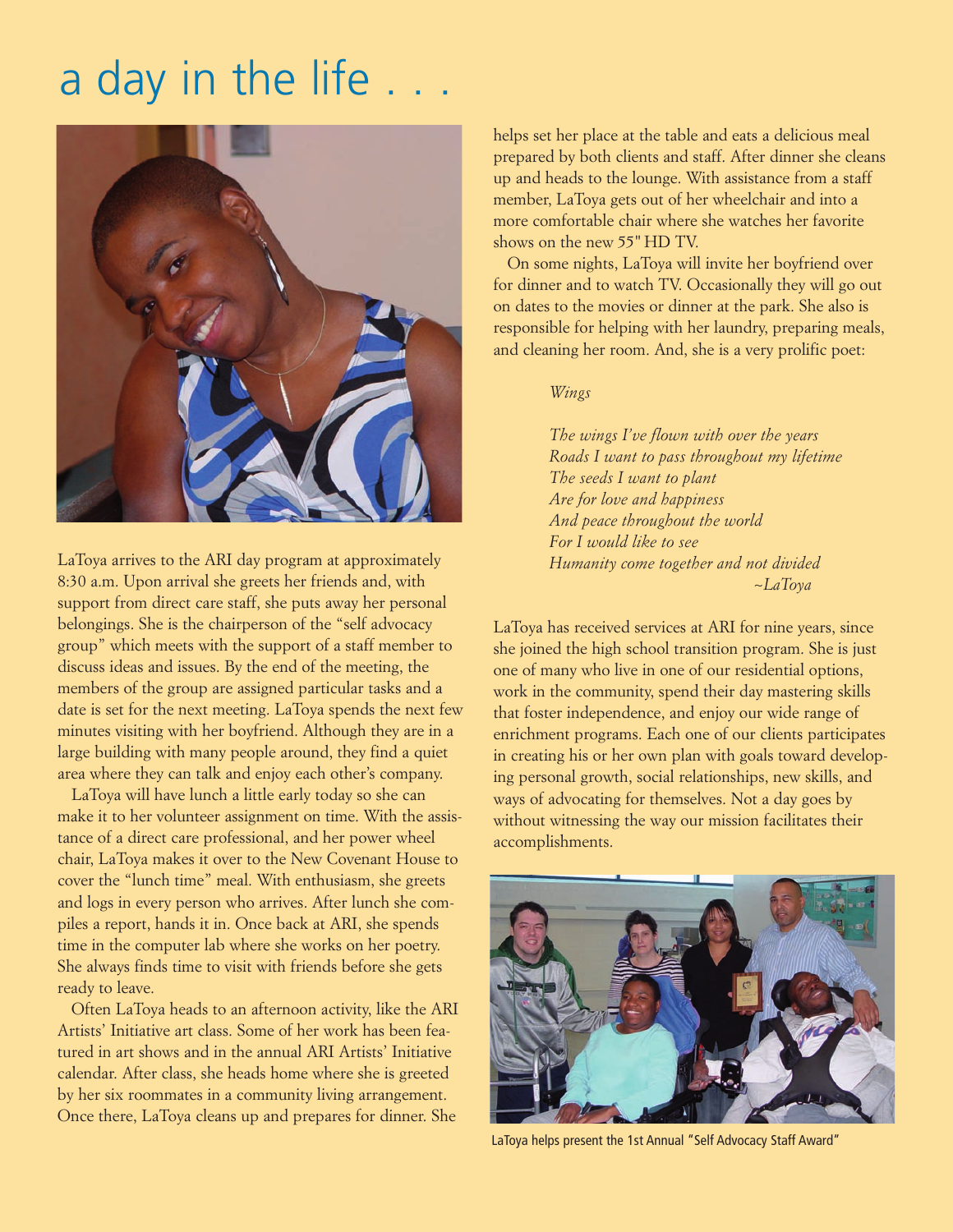quality of services despite the continued decrease in State funding. This past year we have seen a significant increase in donations and other direct community support.

- The 2nd Annual Fall Comedy Night took place last October. Over 100 attendees enjoyed the comedy of three nationally-known comedians, dinner, drinks and a successful auction at the Hibernian Hall in Stamford.
- The 2010–2011 Annual Appeal continues to provide donors the opportunity to make an annual contribution.
- The 5th Annual Walk for Independence, held at Cove Island Park, on May 1, 2011, was the most successful yet! Over 350 clients, family members, staff, volunteers, and friends joined Grand Marshall Christel Truglia, Mayor Michael Pavia, and State Representative Michael Molgano in the festivities. Overall, we saw an increase in donations *and* sponsorships. Breakfast and lunch were donated by Liz Sue Bagels, Subway and Grade A Markets. Lapine Associates provided the grills.
- The 15th Annual Lotstein/Martin Golf Tournament took place on August 19, 2010. Over 110 golfers played and over 125 attended the lobster dinner. Bennett Salvatore assisted in the live auction. The 16th Annual Lotstein/Martin Golf Tournament will take place on Thursday, August 18, 2011. For information please call (203) 324-9258 ext. 3023.
- This year ARI was fortunate to have many volunteer groups come in and spruce up its facilities. Through Rebuilding Together Fairfield County, groups from The Church of Jesus Christ of Latter-Day Saints in New Canaan, The First Congregational Church in Stamford, and Pitney Bowes worked at various sites, painting and cleaning the grounds in April. Through the United Way Day of Caring, a group from Ernst & Young painted and cleaned the grounds at an ARI residence last October.
- The ARI Artists' Initiative produced its fourth annual calendar with artwork produced by 13 ARI artists.
- Over the last year, ARI received grants from the Fairfield County Community Foundation, First County Bank, and the United Way. The FCCF funds the respite program, which allows families to hire someone to help while they take a much-needed break. Both the First County Bank and United Way provide funds that pay for emergency expenses incurred by the clients in the Individualized Home Supports program. This year we also received a new grant from Purdue Pharma L.P. to help fund the Individualized Home Supports Program.

We sincerely thank everyone who supports the agency throughout the year.

### development recreation and Your support enables us to continue delivering the highest  $\blacksquare$  VO UNTEERS

From vacations to sporting events, Special Olympics to art shows, we have been busy! Over 90% of our ARI clients participated in recreation



events throughout the year.

The monthly calendar offers a myriad of activities. This year, ARI offered trips to see the New York Mets, the Bridgeport Bluefish, and the Bridgeport Sound Tigers. Activities based on physical exercise are also available, such as the popular weekly aqua-aerobics program at the Darien YMCA and the Challenged People in Motion golf program at Sterling Farms Golf Course. Twenty clients participate weekly in the ARI Artists Initiative classes, producing artwork that is featured in the ARI calendar as well as in shows throughout the state.

Social gatherings continue to be a big part of the program. Over 100 ARI clients attended the Halloween, the Winter Holiday, the Valentine's Day and the St. Patrick's Day parties at the Knights of Columbus. Clients danced, socialized and had a great time with friends. Also, over 25 clients attended the monthly Men's & Women's Nights Out at various local restaurants.

Our recreation activities serve multiple purposes; allowing clients to have fun, socialize, develop friendships, and be physically active. Over the past year many relationships have been formed and cultivated through the various programs we offer.

ARI is grateful for the many volunteers who donate their time. Whether helping at recreational activities, serving on the board of directors or serving on committees, volunteers are vital to the agency. This past year, over seventy people gave over 1,300 hours of their time and talent. We are also fortunate to have a number of groups like BuildOn, Community Volunteers in Action (CVIA), ARI Youth Corps, GE Asset Management, Ernst & Young, First Congregational Church, The Church of Latter-Day Saints, and Pitney Bowes give their time and share their resources with us. Thomson Reuters sponsored three bowling parties and provide lunch at the annual holiday party. Thanks, as well, to the three members of the Stamford Police Association who presented gifts to each of the ARI clients at the party.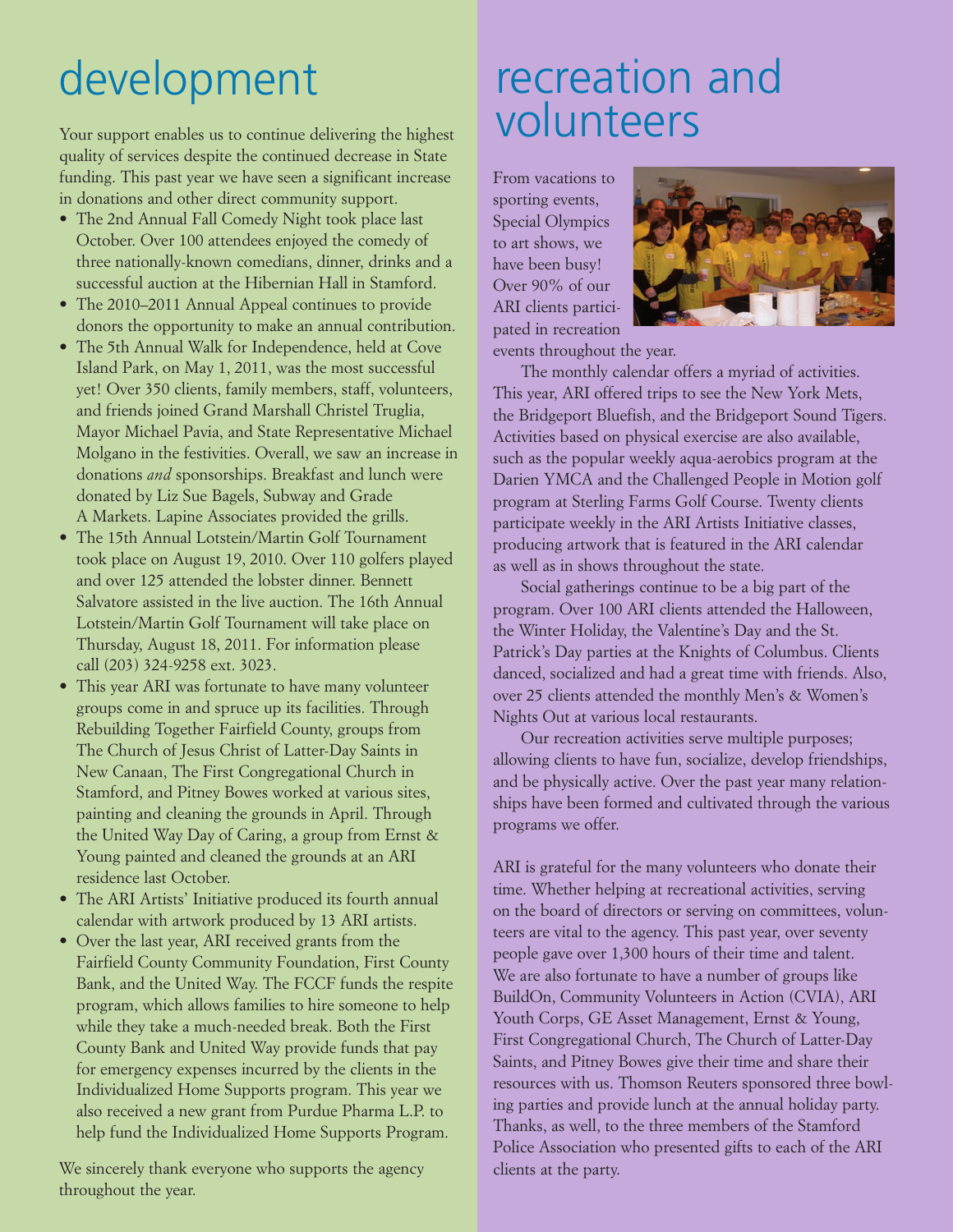### finance

Through a year long process, the Finance department provides quality service to help support management's decision making and improve financial management of the agency's resources. An agency budget is prepared each year for management to use as a guide to ensure that revenue and expenses are falling within projections and to alert management to act when there is a variance.

ARI is also the trustee of our client's financial funds. All of our clients receive some type of subsidy from the State or Federal government to help them with their daily financial needs. The Finance department oversees these funds to ensure that the client's personal needs are being met and that these funds are being properly managed.

Additionally, under the umbrella of the Finance department, is the oversight of the maintenance and IT departments. Our Maintenance Specialist consistently has provided us with invaluable support in the upkeep of our Group Homes and Administrative and Main facilities. Within our IT department, our Systems Administrator has successfully upgraded the database and software used in the Finance Department, along with the configuration and deployment of new and more efficient computers, which will improve the level of service we provide to our clients, vendors and staff.

Finally, Bea Grabell, one of our key employees for the past thirty plus years, has retired. She will surely be missed.

| ARI Of Connecticut, Inc.<br>UNAUDITED FINANCIAL REPORT 2010 - 2011                                                           |                                                                             |
|------------------------------------------------------------------------------------------------------------------------------|-----------------------------------------------------------------------------|
| <b>SUPPORT &amp; REVENUE</b><br>Fees<br>Subcontracts<br>Grants<br><b>United Way</b><br>Contributions<br><b>TOTAL REVENUE</b> | \$6,265,000<br>\$280,000<br>\$15,000<br>\$8,100<br>\$240,000<br>\$6,808,100 |
| <b>EXPENSES</b><br>Administration<br>Day Programs<br><b>Residential Programs</b><br>Other<br><b>TOTAL EXPENSES</b>           | \$935,000<br>\$1,665,000<br>\$3,885,000<br>\$410,000<br>\$6,895,000         |
| NET OPERATING SUPPORT AND REVENUE<br><b>OVER EXPENSES BEFORE DEPRECIATION</b><br>Depreciation                                | ( \$86, 900)<br>\$166,000                                                   |
| NET OPERATING SUPPORT AND REVENUE<br><b>OVER EXPENSES AFTER DEPRECIATION</b><br><b>Investment Earnings</b>                   | (\$252,900)<br>\$188,000                                                    |
| Net Surplus/(Deficit)                                                                                                        | $($ \$64,900)                                                               |

The financial report presented is an unaudited financial report. The audited financial report will be completed by October 15, 2011.

### professional staff

Arleana Adams Wendy Aldershof Christine Alexander Judith Alphonse Lisa Anderson Carline Archer Ana Arnzen Renee Atkins Yvette Banks Clifford Beauleau Dekenya Bell Philomene Bien Aime Toneichia Bolden Hope Boone Carlette Brisseaux Max Brisseaux Theresa Brown Judith Bruen Beverly Burke Deborah Cameron Darlene Caviness Daphne Charlow Gloria Clark Willie Clark John Conrad Thaddeus Cuffee Andy Dayes Tammy DeLeo Simone Desvarenes Jheanell Dhamalie Robert DiDomenico Robin W. Dimmock Ahisha Douglas Felicia Drungo Sharil Dumas Marnie Dupree-Nelson Julia Edwards Valerie Ennis Veola Flemming-Kelly Laura Floyd Tiajuana Fogle Virginia Foldoe Micheline Gabriel Christina Gallegos Regina Garcia Gerard Gasparino John Gorcynski Ebony Grant Vincent Grant Nicole Green Guirlanda Guery Joy Henry Regina Holley Renita Holley Tracey Hudson-Harrison Taria Hunter Gloria Jackson

Tionaya Jackson Solange Jacques Carey Jaffee Elaine James Sharon Jennings Rosie Jones Jolene Kalinowski Herbert Kasedde Elizabeth King Kouassi Blah Irenee Kouakou Debbie Krasner Carl Lewis Marvin Lewis Caston Lowe Cynthia Lowe Carmen Madera Marjorie Mair-Riley Vickie Manual Carlton Martin Asiah Matthew Louise Medoit Maxine Mereigh Tanika Miller Alexandra Rey Molina Yolanda Morales Sheldon Morrison Sherri Norwood Jacinth Nugent Jhon Oliva Audrey Owens Nanotte Pierre Octavia Pollard Ann Rabuse Pauline Rafalko Wayne Reid Matthew Reyher Elsa Richardson Jacques Richeme James Roan Bryant Roberts Roberto Sanchez Monretha Sinclair Marie Sistrunk Nicole Smart-Young Tysha Smith Sherland St. John Melody Thompson Hector Torres Tammy Upchurch Fernando Victorino Myia Walters Joann Weatherford Sha'Kenya Whittaker Matt Whyte Kendra Williams Paulette Wilson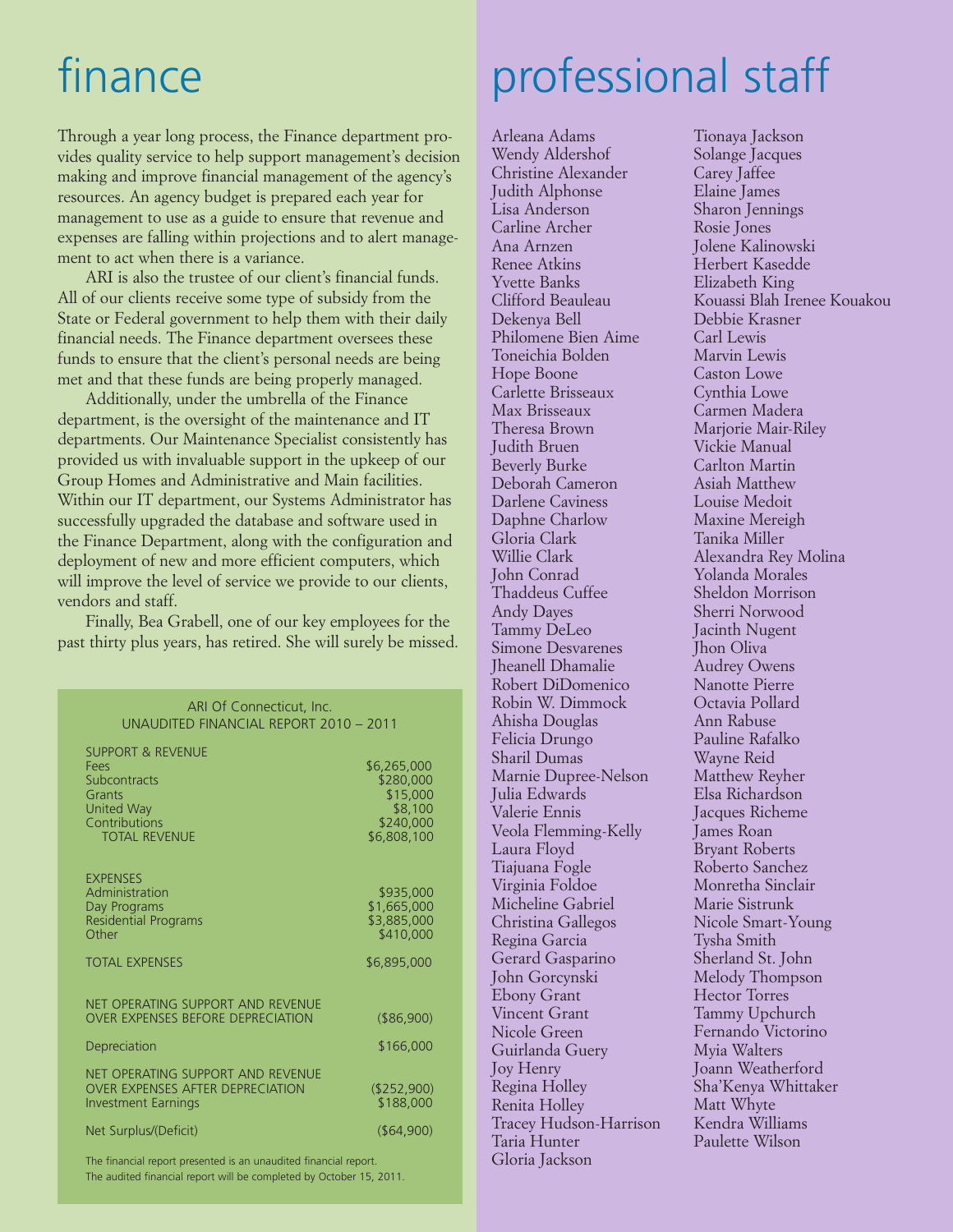### donations July 1, 2010 – June 30, 2011

*Thank you to the following individ-*Ms. Joan Bragdon *uals, businesses and organizations for their kind generosity. Please call us at (203) 324-9258, ext. 3023 to find out how you can help by making a donation to ARI or volunteering your time for those we serve. You can also find more information @www.arict.org.*

Mrs. Elizabeth Adamo Advanced Physical Therapy Center of Stamford, LLC Mr. Louis Aita Ms. Antoinette Albero & Ms. Florence Bonvenuto *In Memory of Michael A. DeBartolomeo, Jr.* Mr. Vincent Alesi Ms. Elizabeth R. Alexander Ms. Jaclyn Alessio American Express Charitable Fund Ms. Susan Anderheggen Mr. Antonios L. Andriolas Vincent & Lurana Andrisani Anquillare, Ruocco, Traester & Company Michael & Kathleen Woodhall Apruzzese *In Memory of Michael A. DeBartolomeo, Jr.* Mrs. Barbara L. Arata Ms. Rosalyn A. Arena *In Memory of Jennifer Rose Arena* Mrs. Jane K. Arestia Mr. Daniel Arestia Mr. Charles Arestia Barbara Aronica & Peter Buck Mr. Herbert J. Ashe Mr. Olu Akiwumi-Assani Mr. Michael Avgerinos Axel Johnson Inc. Mr. Donald Axleroad Ms. Irene Ayoub & Mr. Dean Pedon Cacace Tusch & Santagata Reverend Gill Babeu Mr. Peter Bales Mr. Sunil Banerjee Mr. Kamalesh Banerjee *In Memory of Dilip Banerjee* Mr. Chandan Banerjee Bank of America Mr. Michael W. Barker Ms. Ganimedes Barrera Mrs. Marsha Bartram Mrs. Evelyn Bauer Mr. Michael Beal Beardsley, Brown & Bassett Mr. Clifford Beauleau Ms. Carolyn Beck Mrs. Judith S. Becker Mr. Mike Beldotti Mr. Chris Beldotti Mrs. Patricia Belknap Ms. Janna H. J. Bellwin Mr. Michael T. Beluk Benefit Planning Services, LLC Mr. & Mrs. John Benison *In Honor of James Saunders* Allan & Valerie Benowitz *In Memory of Barbara Benowitz* Mrs. Angela Christofor Ms. Ellin Berman *In Memory of Maria V. Rzepnicki* Mrs. Mildred A. Beattie Mr. & Mrs. Frank C. Biancuzzo Lawrence & Helen Biordi Mr. Daniel Bivona Mr. John Blaustein Morgan & Elyse Blueglass Bob's Discount Furniture Charitable Foundation Mr. Gerald Bodzy Mr. Robert D. Boehringer Ms. Jennifer Bowen Mr. & Mrs. John Boland Ms. Beverly Bonfoey Ms. Holly Bosley Boston Red Sox Eleanor & Louis Bova

*In Memory of Michael DiSette* Mr. & Mrs. Herbert A. Bregman E. Gaynor Brennan Golf Course Henry & Jo Ann Brenner *In Memory of Michael A. DeBartolomeo, Jr. In Memory of Christine Brenner* Bridgeport Bluefish Professional Baseball Mr. Marty Brown Ms. Bonnie Brown *In Memory of Michael DiSette* Ms. Susan M. Brown *In Memory of Minnie Vitale* Mr. William R. Bruce & Ms. Lynn Bellin *In Honor of Richard Bruce's Birthday* Mr. Douglas Bruce *In Honor of Richard Bruce's Birthday* Mr. Richard Bruce Ms. Judith Bruen<br>In Memory of Michael A. *In Memory of Michael A. DeBartolomeo, Jr. In Memory of Pauline & Eugene Bruen* Mr. Michael Bruzik Ms. Candice Bryan Elizabeth & Robert Bryson *In Memory of Michael A. DeBartolomeo, Jr. In Memory of Sheryl Lotstein* Ms. Betty Jean Buchan Ms. Jamie Buck Mrs. Carol T. Bunk Ms. Amanda Buonagurio Mr. Dean Busetti Eugenia & Keith Butler Mr. Thomas A. Butler Mr. Cormac D. Byrne Cabezas-DeAngelis, LLC *In Memory of Michael A. DeBartolomeo, Jr.* California Pizza Kitchen Robert & Dorothy Callahan *In Memory of Jim Coley* Mr. Chris Calorossi Ms. Bonnie Kim Campbell Mr. Daniel H. Capetta CARF International Mrs. Elsie Carretto Mrs. Cindy Carson Ms. Sara Carter Mrs. Maria Castellucci Ms. Danielle Castellucci Catholic Daughters of America, Court St. Mary #82 Mr. Chris Catropa Mrs. Ashley Reyher-Catropa Mrs. Darlene Caviness A.K. Caye Ms. Genevieve Cerf Challenged People In Motion Inc. Mr. Jacquest Charbin Chef Luis Express Mrs. Judy Chiapetta Mr. James Chirico Ms. Karen Christiansen Matthew & Megan Chunis Mrs. Nancy Ciaraldi *In Memory of Michael A. DeBartolomeo, Jr.* City Carting, Inc. Theresa & Joseph Cipolla Mr. Joe Citarella Mrs. Gloria Clark Mrs. Maureen O. Clark Clifton, Budd & DeMaria, LLP Mrs. Rachel Cohen Cathy & Robert Cohen Gladys & Morton Cohen Mr. Daniel Colangelo Ms. Anita Coles Ms. Jane Combrinck-Graham Lee Combrinck-Graham, M.D. Ms. Phyllis R. Comrie Mrs. Patricia H. Connors

*In Memory of Michael A. DeBartolomeo, Jr.* Constellation Management LLC Diane & Hallie Corba Core Excavation Contractors Corp. *In Memory of Michael DiSette* Ms. Jennifer Corpora Mr. George Corsilia Mr. & Mrs. Walter Cortese Mrs. Alba V. Crespo Mr. & Mrs. Darrel Croot Crystal Rock Thomas R. Cuddeback – TC-PCs Mr. John Curley Curtain Call, Inc. Ms. Sharon Custons *In Honor of John Martin* Ms. Toni D'Agostino D'Agostino Brothers Foreign Car Service, Inc. Ms. Claire M. Daly *In Memory of Richard F. Daly, Sr.* Mr. Lewis Dana Davidoff of Geneva Inc. Ms. Andrea Davies Mr. Robert J. Davis Ms. Carole Dawson Mr. Joseph J. DeBartolo Mrs. Marie DeBartolomeo *In Memory of Michael A. DeBartolomeo, Jr. In Memory of Sheryl Lotstein* Ms. A. J. DeBartolomeo *In Memory of Michael A. DeBartolomeo, Jr.* Paul & Jean DeBartolomeo *In Memory of Michael A. DeBartolomeo, Jr.* Frank & Gloria DeBartolomeo *In Memory of Michael A. DeBartolomeo, Jr.* Mrs. Tammy A. DeLeo Florence P. DeLuca, *In Honor of Eileen Bruce* Ms. Mary Ann DeRosa *In Memory of Michael DiSette* Mrs. Marie DeRubis *In Memory of Lewis DeRubis* Mr. Nicholas DiCarlo Mr. Jerry DiCenzo Dr. Robert DiDomenico Mr. Yuemin Ding Mrs. Florence DiVasto Ms. Wendy Dittrich Ms. Stefanie Docimo Ms. Karen Dolan Mr. Thomas Dougherty Ms. Sharon Doughty *In Memory of Michael DiSette* Ms. Ahisha Douglas Helga & John Downing Downtown Golf Mr. & Mrs. Nicholas DuBiago Mr. George Ducanic Mark & Jennifer Duffy Ms. Tracy Dumont Ebco International Inc. Mr. Alan Edwards Mr. Cameron D. Emmott Ms. Valerie Ennis Ms. Cindy Epstein Ms. Rosemarie Esmail ESPN Productions, Inc. Mrs. Marti Etter Mr. James Euchner *In Honor of John Martin* Mr. Richard Factor Mr. & Mrs. Kenneth Fahan Mrs. Angela Fazio *In Memory of Michael A. DeBartolomeo* Ms. Evelyn Fella Fairfield County Community Foundation *Louis & Ruth Sternbach Fund* Fairfield University Department of Athletics Fairfield University Quick Center Mrs. Sharon T. Feighery *In Memory of Minnie Vitale* Maurice & Carol Feinberg Family Foundation Ms. Lynne Fife Ms. Cynthia Filek Ms. Melissa Filek Fire Prevention Service, Inc. First County Bank

Mr. Brendan J. Fisher Mr. & Mrs. Harold Fisher, Jr. *In Honor of Kathy Carretto* Ms. Maureen Fitzpatrick-Wilkes Ms. Lucille M. Flynn Mrs. Ruth Fogelman Ms. Carol Fox Christopher & Tanya Foxall Mrs. Giovanni Frattaroli Mr. Joe Frattaroli Mr. Alan Frese *In Memory of Polly & Walter Frese* Mr. & Mrs. Carl Friedman Ms. Suzanne S. Fudala G. A. Fleet Associates Inc. Mr. Edward Gajdzis Mrs. Josephine H. Gaipa Ms. Carol A. Gage<br>*In Memory of Minnie Vitale*<br>Mr. Tom Gallagher<br>Mrs. Noreen Gallagher<br>Garden Catering-High Ridge Rd. LLC Ms. Diane Gasparino Mr. Gerard Gasparino Mr. Robert Gasparino Geraldine & Robert Gasparino Mr. Joseph Gelb *In Memory of Jack & Rose Gelb* Ms. Patricia S. Gelineau *In Memory of Charles Hertz In Honor of Mark Combrinck-Hertz* Mr. & Mrs. Edward Gentile Stephen & Antonia Gerard Mr. Pete Gerardi Mr. Daniel Gilbert Ms. Patricia Gilmore Janice & Paul Ginotti Mr. Eric S. Glasband Mr. Ene o. Glasba<br>Mr. John Glessner Mr. Leo Gold Phil & Eileen Goldberg Mrs. Louise Goldenberg Mr. James Goldsmith Camille & Joseph Golia *In Memory of Michael A. DeBartolomeo, Jr.* Wendy & Ed Gomez *In Memory of Marie Anderson* Mr. John Gorcynski Mr. Stuart Gordon Ms. Elaine Gouras Mrs. Beatrice Grabell *In Memory of Michael A. DeBartolomeo, Jr.* Ms. Clara M. Grande Mr. Edward Granelli Ms. Irene Granelli Ms. Karina Gratz Mrs. Harriett Gray *In Memory of Sheryl Lotstein* Tom & Susan Green *In Honor of Hannah LaForte* Susan M. Greenberg *In Honor of Gladys Cohen* Greenwich Taxi, Inc. Mr. Mark Grein Ms. Mary Lee Grisanti Mrs. Jean Grossman Mr. Bob Grosso Mrs. Denise Grove *In Honor of Gary Grove* Guerrera Construction Co., Inc. Mr. Charles A. Guinta IBM National Employee Charitable Contribution Campaign Rose & Charles Halper *In Honor of Cate Steinberg* Mr. Arthur Hanlon Harmony Yoga Studio, LLC Mr. George W. Harnik Mr. Dan Haron Mr. & Mrs. John Harrington Mr. & Mrs. Walter Hatch Philip & Beverly Hattis *In Honor of The Sussman Family* Heart of Gold Fine Jewelry, LLC Ms. Lee Heller Ellen & William Herman *In Memory of Michael A. DeBartolomeo, Jr.* Ms. Hope Hershey Robert & Elizabeth Hertz Mr. Adam Hertz

Mr. Theodore Hertz Mr. Joachim Herz Robert P. Herzog Mr. Scott Hill Holiday Inn Hoppies on The Hill LLC Ms. Doris A. Horan *In Memory of Frank Macari, Sr. In Memory of Mary E. Lombardi* Hotel Zero Degrees HPC Foodservice Sheila Marie Huettl Mr. Mike Humeniuk Mr. Robert A. Hurwich Hyatt Regency Greenwich Mr. Michael Imbrogno Mr. John Inserra Irina & Adam Irgon & A Mechanical Service, LLC Mary & Jerold Jacobs *In Memory of Michael A. DeBartolomeo, Jr.* Alan & Sari Jaffe *In Memory of David S. Jaffe* Juanita James & Dudley Williams Ronald & Meryl Japha Ms. Sharon Jennings Ms. Rita Evans Jerabek *In Memory of Frank & Paul Jerabek* Mr. Ed Johnson Johnson & Johnson Matching Gifts Program Mrs. Emily Russo-Johnson Mary Joyce-McDonough & Family Sherry & David Jonas *In Memory of Dr. Julian Mark* Beth Wilson-Jordan & Lawrence Jordan *In Memory of Michael A. DeBartolomeo, Jr.* Mr. David P. Judd Mrs. Jackie Judge KAF Manufacturing Co., Inc. Vasudeva Kamath Mrs. Peggy S. Kaminski Mrs. Beatrice Kaminsky Irene & Sid Kaplan *In Memory of Barbara Benowitz* Mrs. Marjorie Kappas *In Memory of Michael A. DeBartolomeo, Jr.* Mr. Lewis L. Kasowitz Mr. Robert J. Katzeff Mr. William Kaufman Ms. Sylvia Kaye Mr. Charles R. Keane Mr. Michael Keenan Ms. Diane G. Keller Mrs. Elizabeth King Mr. Michael Kivell Kiwanis Club of Stamford Debra Adler-Klein & Matthew Klein Knights of Columbus Saint Augustine Council, No. 41 Knights of Columbus Father Myron V. Miller Council, No. 5833 Mr. Herbert Kohn *In Memory of Kay Kohn* Mrs. Mary Kopp Mr. Robert Kowaleski Mrs. Gerry Kramer Mr. & Mrs. Robert Krasnor *In Memory of Charles Hertz* Carol & Allen Krim Ms. Ann V. Krupnik Mr. Philip Kucera Mrs. Nancy Kucera Kiwanis Club of Stamford Lacerenza Funeral Home & Cremation Services LaForte Financial Services, Inc. Ms. Jane Lancaster Mr. Drew Lang David S. Lapine Inc. LLC Leon N. Lapine Charitable Residuary Trust Late Show With David Letterman Ms. Mari Lattes Ms. Kathie F. Laug Leveroni Financial Management Andrea & Martin Levine *In Memory of Sheryl Lotstein* Laura & Joel Levine Ms. Beth Levine